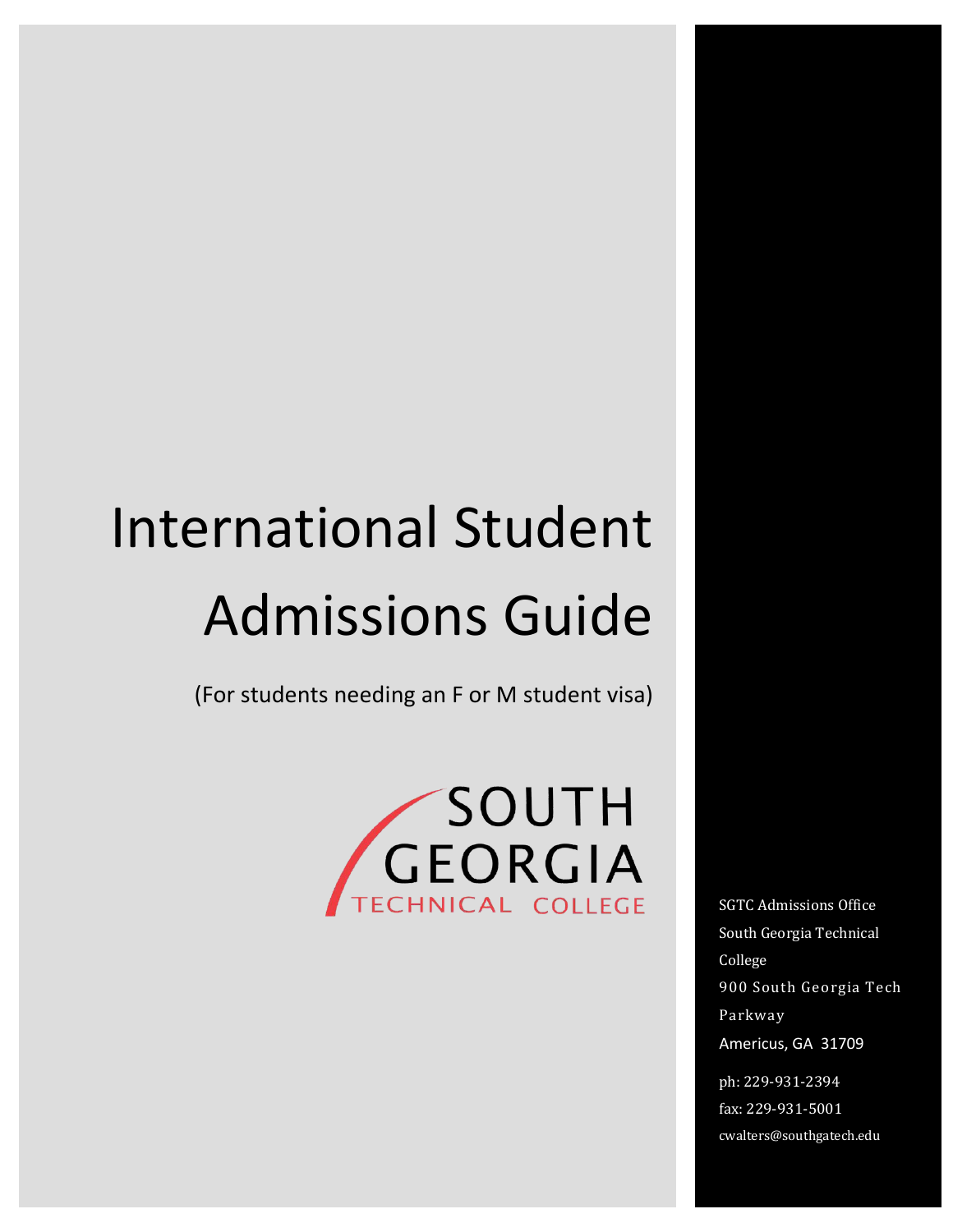SGTC Admissions Office 900 South Georgia Tech Parkway

Americus, GA 31709



## **Welcome to South Georgia Technical College!**

## **Congratulations on your decision to further your education!**

South Georgia Technical College welcomes students from around the world and values the diversity that international students can bring to our campus. A vibrant international student population translates to a stronger multicultural experience for all students.

For over 70 years, South Georgia Technical College has provided quality educational programs to the surrounding area. South Georgia Technical College enrolls approximately 3500 students each year and offers over 90 different associate degree, diploma, and technical certificate of credit educational programs of study in the fields of business, health, technical, and manufacturing-related areas.

Faculty and staff focus on meeting the academic support needs of our students by providing an array of support services including advising, career counseling, and library services. Visit the South Georgia Technical College website at [www.southgatech.edu](http://www.southgatech.edu/) for more information.

South Georgia Technical College is located in Americus, Georgia. The college and its surrounding communities have a very rich history. Americus is located in Sumter County, Georgia, which is home to Jimmy Carter, the 39th President of the United States of America. Americus is also the birthplace of the Habitat for Humanity International and the Fuller Center for Housing.

South Georgia Technical College offers students a complete college experience with on-campus housing, nationally ranked college athletics and outstanding clubs and organizations. The Americus area is home to two nationally historic parks, a vibrant downtown area with unique shops and restaurants. English is the predominate language spoken and the cultural experience is truly American!

As a prospective student, this packet provides all the information needed to apply for admission. Please feel welcome to contact the Admissions Office if you have any questions. The Director of Admissions is Whitney Crisp and she will be delighted to guide you through the admissions process, serve as your DSO for SEVIS, and help you transition to American culture. You may contact our office at 229-931- 2394 or cwalters@southgatech.edu.

Sincerely,

Candie Walters

South Georgia Technical College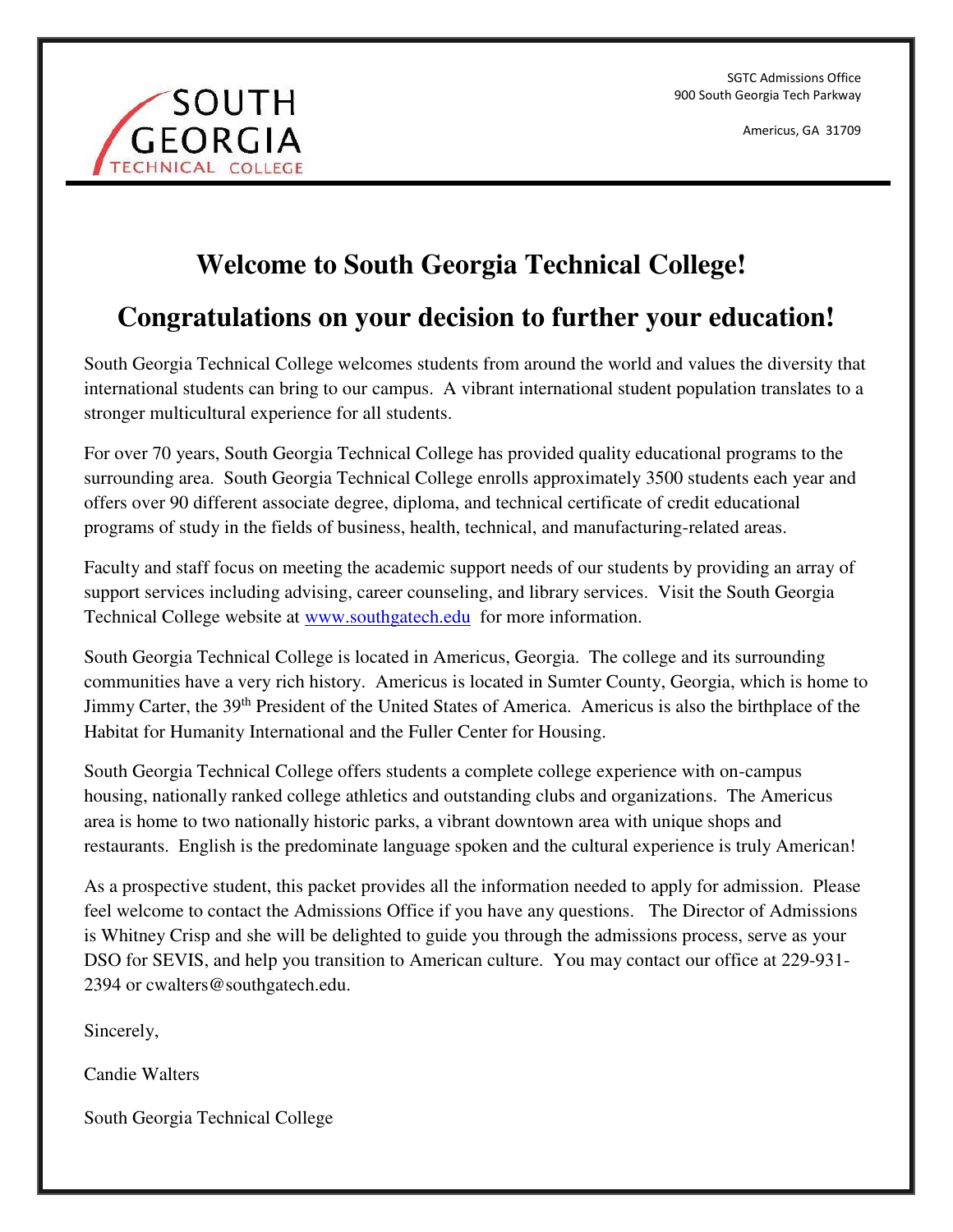## **Admissions Checklist for Applicants Requesting a Student Visa**

|    | Due to the amount of time required for gathering, preparing, and processing the immigration paperwork, SGTC encourages<br>all international applicants to apply at least 3 months prior to their desired start date. For example, if you want to attend<br>classes for the fall semester, you should submit all required documents in May.        |  |  |
|----|---------------------------------------------------------------------------------------------------------------------------------------------------------------------------------------------------------------------------------------------------------------------------------------------------------------------------------------------------|--|--|
|    | <b>Submit a complete application for admission</b> (and choose only one program of study).                                                                                                                                                                                                                                                        |  |  |
|    | Prospective students who have applied previously but did not get accepted or register for classes must reapply for<br>admission every term they wish to attend SGTC until they get accepted AND register for classes.                                                                                                                             |  |  |
| 2. | Pay a \$25 non-refundable application fee online in U.S. currency or by money order or check drawn from a U.S. bank                                                                                                                                                                                                                               |  |  |
|    | payable to South Georgia Technical College.                                                                                                                                                                                                                                                                                                       |  |  |
|    | Credit card payments in U.S. currency are also accepted by phone with the Business Office at 229-931-2381.<br>You will need to notify the Admissions Office if you have made a payment via phone.                                                                                                                                                 |  |  |
| 3. | Submit official transcripts from your high school (or GED) and all colleges attended by the application deadline.                                                                                                                                                                                                                                 |  |  |
|    | All transcripts must be received in envelopes sealed by the sending institution. Applicants with at least 30 semester credit                                                                                                                                                                                                                      |  |  |
|    | hours or 45 quarter credit hours of study at one or more colleges do not need to submit a high school or GED transcript.                                                                                                                                                                                                                          |  |  |
|    | All international transcripts must be evaluated by an approved evaluation service and sent directly to SGTC.<br>$\bullet$<br>The contact information for the accepted evaluation agencies is listed on the next page.<br>Order a document-by-document evaluation for high school evaluations and order a course-by-course evaluation<br>$\bullet$ |  |  |
|    | for college evaluations.<br>For any U.S. schools attended, an evaluation is not needed, but official transcripts must be submitted.<br>$\bullet$                                                                                                                                                                                                  |  |  |
|    | Submit official entrance exam scores from either ACT, SAT, or NextGen Accuplacer.                                                                                                                                                                                                                                                                 |  |  |
|    | Submit financial statements.                                                                                                                                                                                                                                                                                                                      |  |  |
|    | The student or sponsor must provide documentation verifying a minimum of \$18662.00 USD is available to<br>$\bullet$<br>finance the first year of education and cost-of-living expenses. Please follow the instructions for submitting<br>financial documentation that is listed in this packet.                                                  |  |  |
| 6. | Submit a photocopy of the page in your passport that shows your full name. (List your name on the application                                                                                                                                                                                                                                     |  |  |
|    | as it is written on your passport.)                                                                                                                                                                                                                                                                                                               |  |  |
|    | 7. If you are transferring to SGTC from another school in the U.S., notify the DSO from the transfer-out school                                                                                                                                                                                                                                   |  |  |
|    | that you want to transfer your SEVIS record and submit a completed SGTC Transfer Clearance Form. You                                                                                                                                                                                                                                              |  |  |
|    | must also provide a copy of your current I-20 form, I-94 form, and current visa.                                                                                                                                                                                                                                                                  |  |  |
|    | Submitting proof of health insurance is not required for admission; however, South Georgia Technical College<br>❖<br>encourages students to have health insurance.                                                                                                                                                                                |  |  |
|    | ❖                                                                                                                                                                                                                                                                                                                                                 |  |  |
|    |                                                                                                                                                                                                                                                                                                                                                   |  |  |
|    |                                                                                                                                                                                                                                                                                                                                                   |  |  |
|    |                                                                                                                                                                                                                                                                                                                                                   |  |  |
|    |                                                                                                                                                                                                                                                                                                                                                   |  |  |
|    |                                                                                                                                                                                                                                                                                                                                                   |  |  |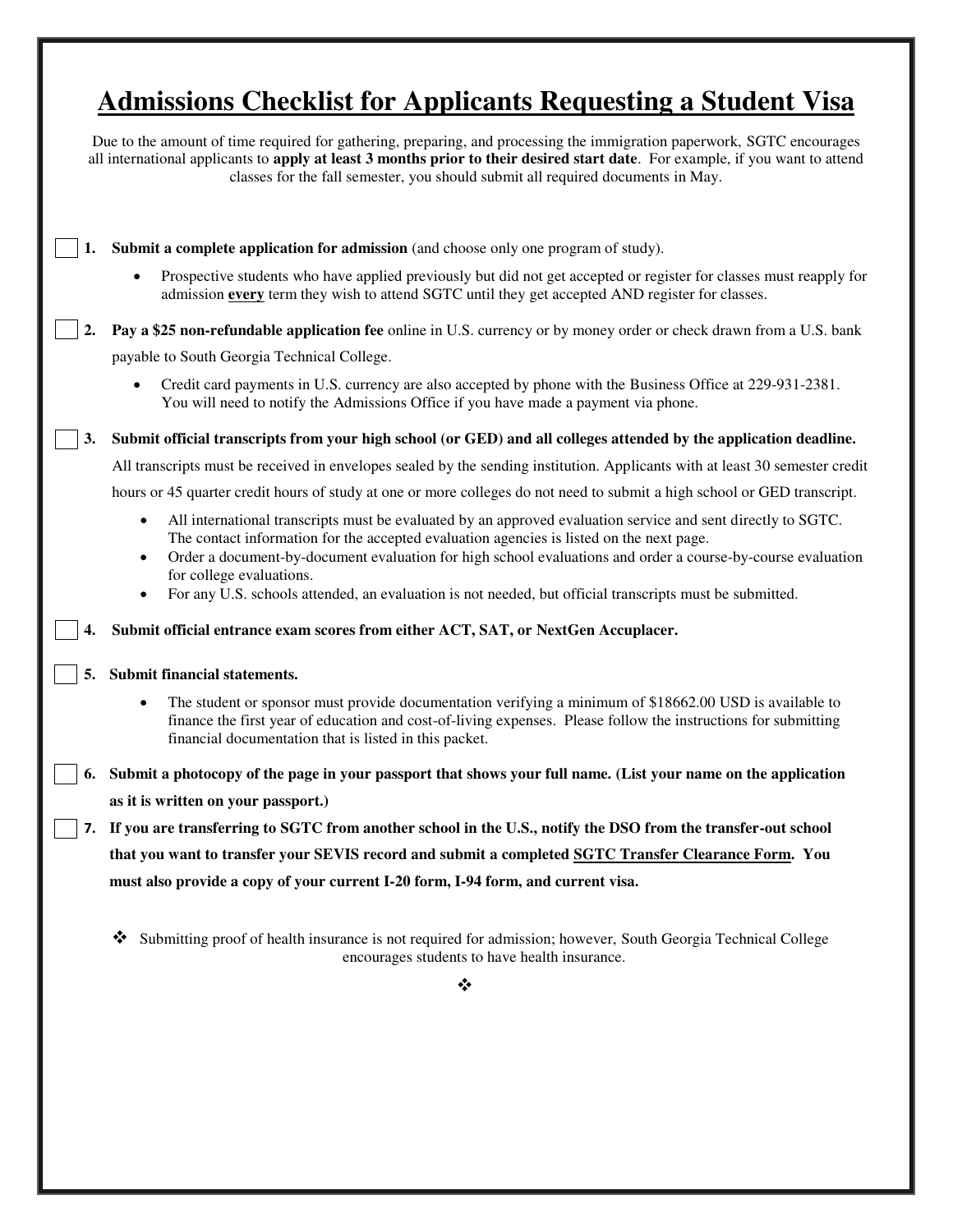#### Accepted Credential Evaluation Services

#### 1. **World Education Services, Inc.**

 P.O. Box 5087 Bowling Green Station New York, NY 10274-5087 Email: support@wes.org Web: [http://www.wes.org](http://www.wes.org/)  Phone: (212) 966-6311

#### 2. **Josef Silny & Associates International Educational Consultants**

 7101 SW 102nd Avenue Miami, FL 33173 Email: [info@jsilny.com](mailto:info@jsilny.com)  Web: [http://www.jsilny.com](http://www.jsilny.com/)  Phone: (305) 273-1616

#### 3. **Lisano International**

 P.O. Box 407 Auburn, AL. 36831-0407 E-mail: [LisanoINTL@AOL.com](mailto:LisanoINTL@AOL.com)  Web: [http://www.lisano-intl.com](http://www.lisano-intl.com/)  Phone: (334) 745-0425

#### If transferring from another college in the U.S.

If you are currently attending another college in the United States and wish to transfer to SGTC, notify your college's international office of your desire to transfer. Ask them to fill out the [SGTC Transfer](http://www.athenstech.edu/StudentDevelopmentServices/InternationalStudentServices/Forms/Transfer_Clearance_Form.pdf)  [Clearance Form](http://www.athenstech.edu/StudentDevelopmentServices/InternationalStudentServices/Forms/Transfer_Clearance_Form.pdf) and send it to the SGTC Admissions Office.

Transfer students must:

- Complete all admissions requirements for international students
- Complete 1-901 (for F and M visa students) and payment of SEVIS fee
- Provide a copy of current visa documentation: passport, I-20, I-94, and current visa
- Submit a Transfer Clearance Form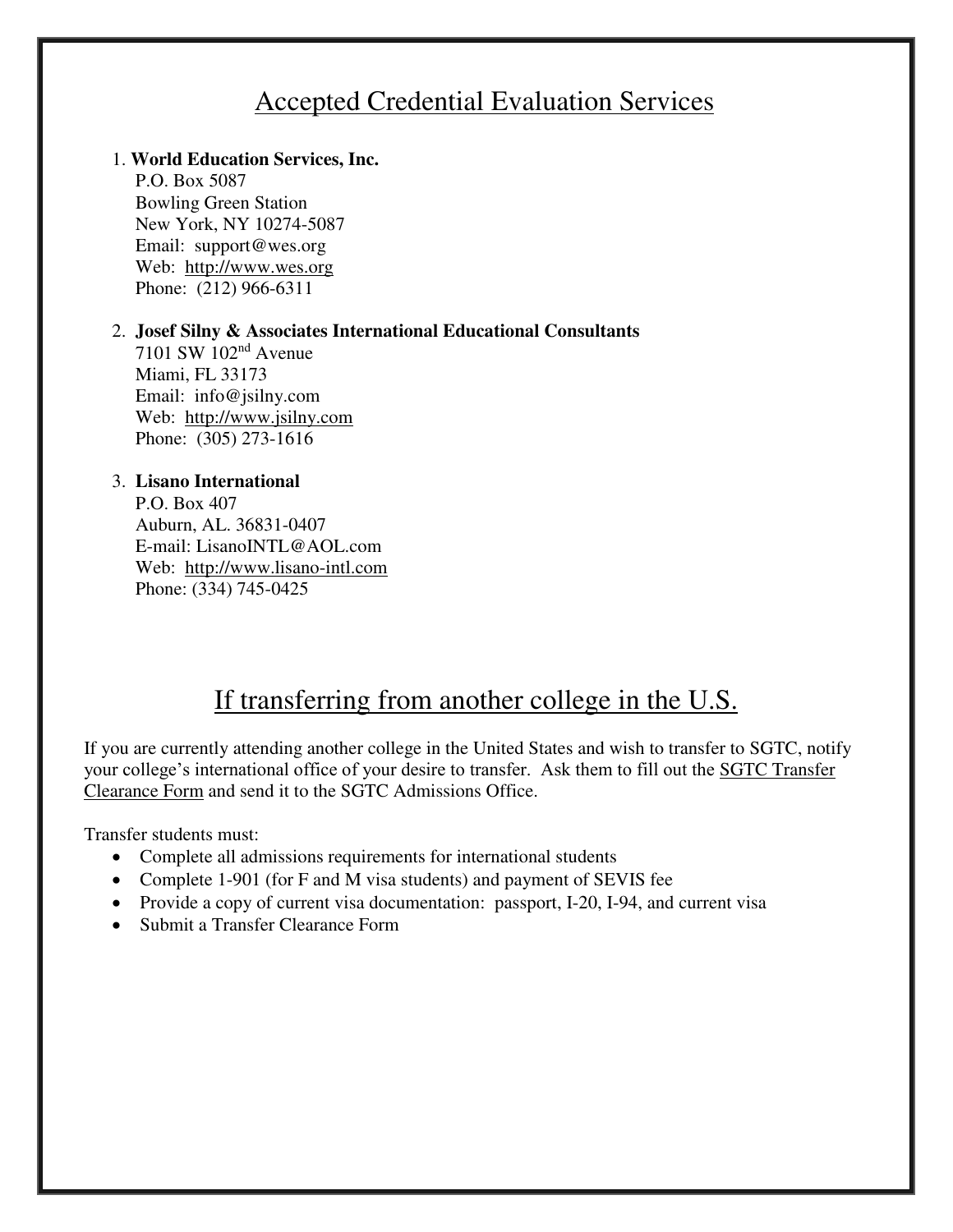#### **Financial Documentation**

South Georgia Technical College will review the documents to determine that the applicant has enough funding to pay for all educational and living expenses for one academic year (9 months / 2 semesters), which is at a minimum of \$18662.00 USD. Student (and/or sponsors) must show that funds are available to support the student while in the United States.

Financial documentation must be original documents, dated within the last six months, and funds must be stated in the U.S. currency equivalent. (If faxed or e-mailed documents are submitted, no I-20 can be issued.) All documents must be written in English. If the document is not in the English language, then a certified translation will need to be submitted with the document.

The student (and/or sponsor) must show that funds are available by submitting the documents below.

- **A bank statement or bank letter** verifying a minimum of \$18662.00 USD is available to finance the first year of education and cost-of-living expenses. The bank letter or account statement should be certified with the signature and stamp of a bank official.
- **Submitting any other official documents** that prove that the student (and/or sponsor) could support the cost of tuition and cost of living.
- **If the student has a sponsor, the sponsor(s) permanently residing in the U.S. must complete the [Form I-134 Affidavit of Support](http://www.athenstech.edu/StudentDevelopmentServices/InternationalStudentServices/Forms/Affidavit_of_Support.pdf) and have it properly notarized, along with providing the above documents. Sponsor(s) abroad are required to submit a notarized letter of support, along with providing the above documents.**

Financial documentation is required in all of these situations:applying for a student visa, transferring to SGTC from another school, requesting a program extension, requesting a reinstatement, or when changing your visa status from F to M.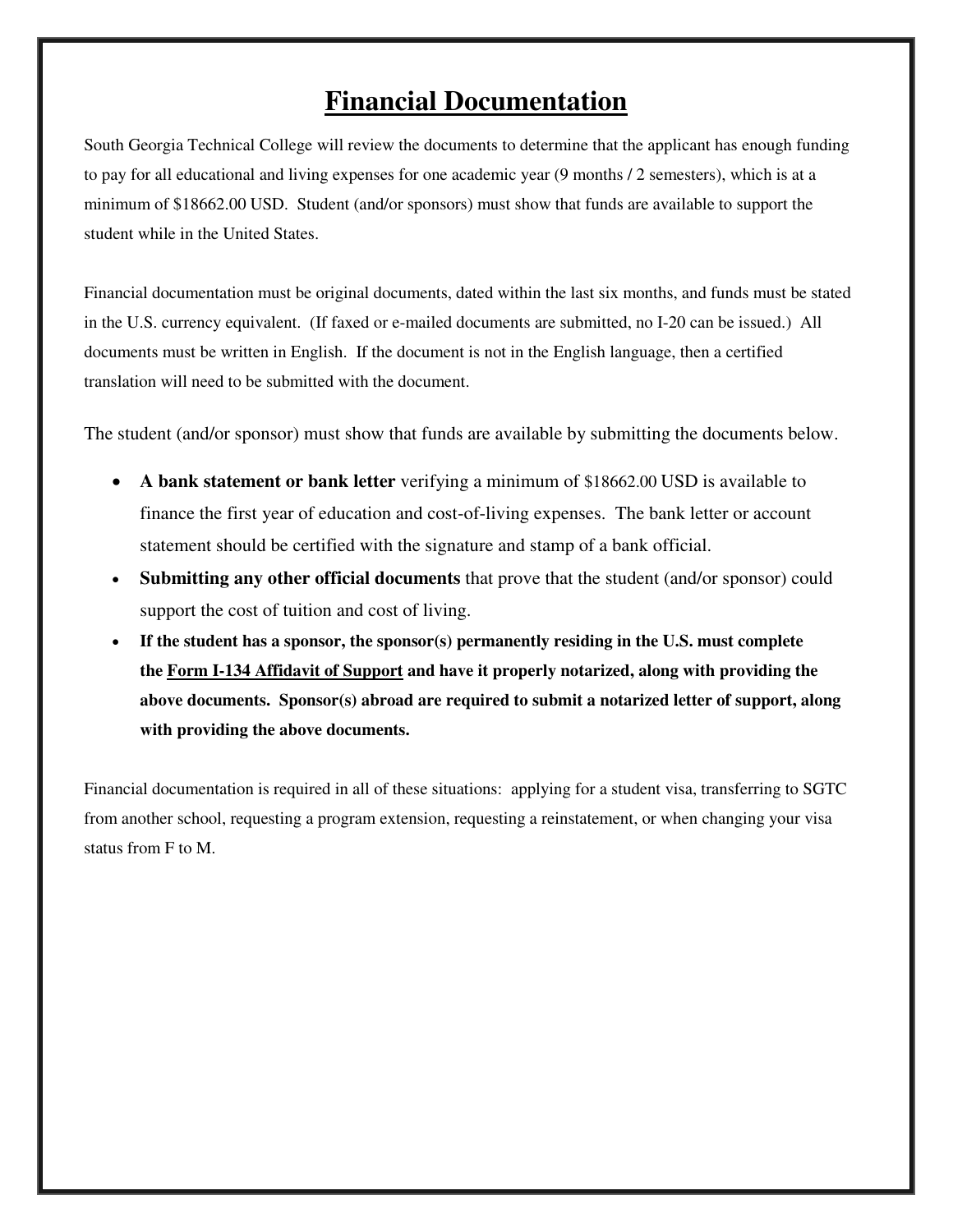### **Estimated Cost of Tuition and Living Expenses**

Tuition and Registration Fee Expenses:

**Immigration law states that international students must take a full-time course load each academic term. A full-time course load at South Georgia Technical College is considered 12 credit hours or more.** Fees are capped at the 15 credit hour mark meaning that any credit hours above 15 are free to students. A credit hour for an international student is \$400.00. International Student fees for 12 credit hours is as follows: Tuition (\$4,800) + Registration (\$55.00) + Student Activity Fee (\$50.00) + Accident Insurance Fee (\$6.00) + Technology Fee (\$105.00) + Athletic Fee (\$35.00) + Instructional Fee  $($55.00) + Campus$  Safety Fee  $($25.00) = $5,131.00$ .

\* Cost of tuition and fees are subject to increase annually. Federal financial aid is not available to international students but students are welcome to apply for outside scholarships. All South Georgia Technical College students are expected to pay their tuition and registration fees in full when they register for classes.

Living Expenses:

South Georgia Technical College has on-campus dormitories at a cost of \$2700.00 per semester.

\*The conservative figures below represent the minimal costs of living in Americus for one semester. Cost of living depends on the situation of the student.

South Georgia Technical College accepts no personal liability for student's conduct, health, or off-campus activities.

|  | \$9,331.00 x 2= \$18662.00 for one academic |
|--|---------------------------------------------|
|  | vear                                        |

| Tuition and Fees (12 hours per semester for one semesters) | \$5,131.00 |
|------------------------------------------------------------|------------|
| Books and Supplies (estimated)                             | \$100.00   |
| Personal Expenses (estimated)                              | \$1,500.00 |
| Room and Board                                             |            |
| (estimated)                                                | \$2700.00  |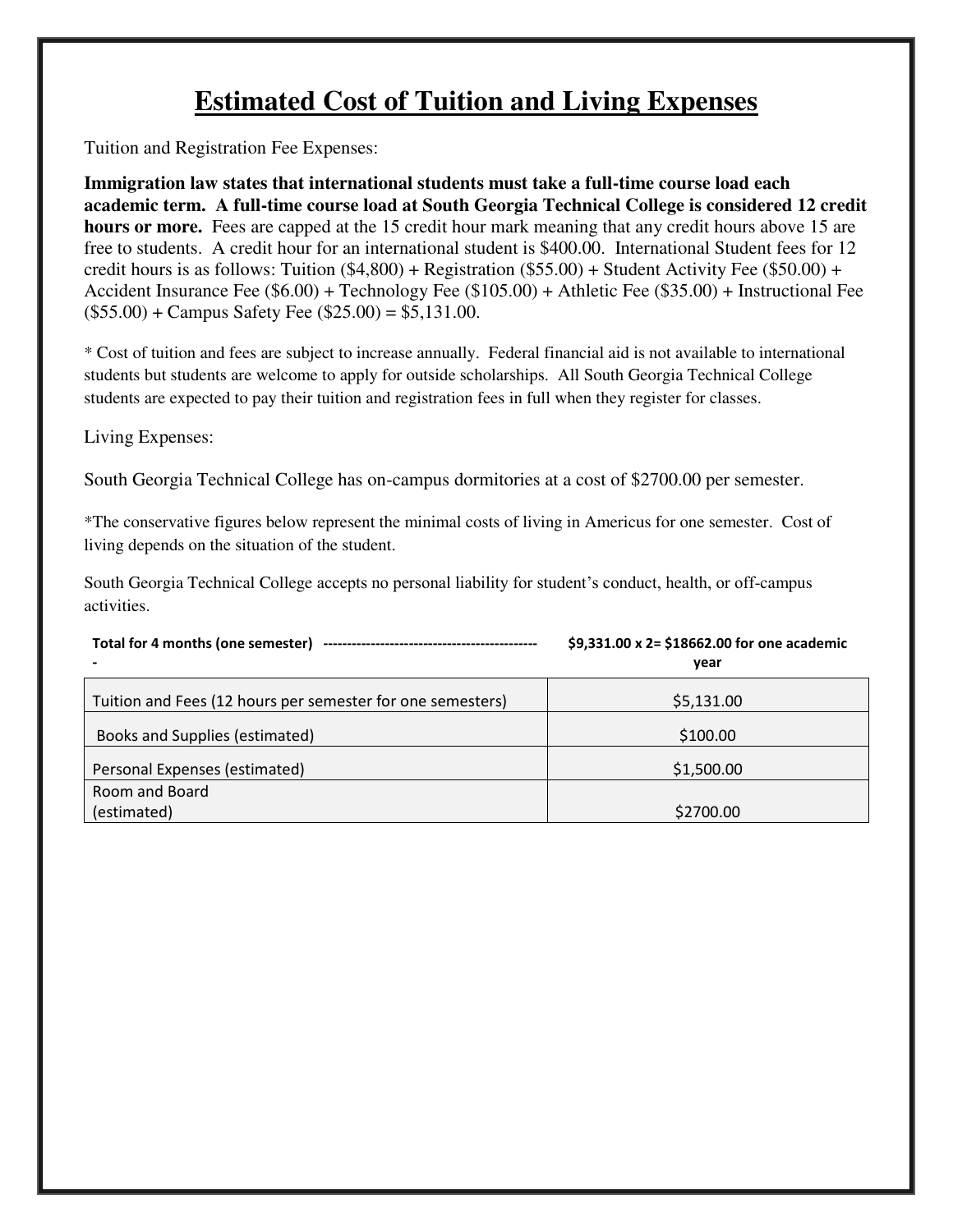## **Steps for Obtaining a Student Visa**

**1.** Once official acceptance is granted, an acceptance letter is mailed to the applicant. The Acceptance Letter is our official notification that the student has been accepted to our school for the specified term. The letter will include an I-20 form, an assigned Student ID, your Program Advisor's contact information. The letter will also include a sealed envelope addressed to the U.S. consulate that you should take with you to your visa interview.

**2.** Find the U.S. Embassy closest to your home at http://www.usembassy.gov/. Make an appointment with the embassy for the visa interview. Check the consular site to see if there are any special instructions for the consulate you will be visiting. Students are encouraged to visit [http://travel.state.gov/visa/temp/types/types\\_1268.html](http://travel.state.gov/visa/temp/types/types_1268.html) for more information.

**3.** Please note that the interview will be conducted in English. During the interview, relax, speak clearly, and tell your story of why you want to study at South Georgia Tech!

**4.** Each applicant for a student visa **must** submit the forms and documentation below to his or her visa interview.

- **A SEVIS generated Form, I-20**, which will be provided by South Georgia Tech once the student is admitted. The student and school official must sign the I-20 form.
- **Online Nonimmigrant Visa Electronic Application, Form DS-160**. Visit the [DS-160](http://travel.state.gov/visa/forms/forms_4230.html)  [webpage](http://travel.state.gov/visa/forms/forms_4230.html) to learn more about the DS-160 online process.
- **A passport** valid for travel to the United States and with a validity date at least six months beyond the applicant's intended period of stay in the United States (unless [country-specific](http://www.state.gov/documents/organization/104770.pdf)  [agreements](http://www.state.gov/documents/organization/104770.pdf) provide exemptions). If more than one person is included in the passport, each person desiring a visa must complete an application.
- **One (1) 2x2 photograph.** See the required photo format explained in Photograph [Requirements.](http://travel.state.gov/visa/visaphotoreq/visaphotoreq_5334.html)
- **A MRV fee receipt** to show payment of the visa application fee.
- **The SEVIS I-901 fee receipt**.

In the visa interview, all applicants should be prepared to provide the documents listed below.

- 1. Transcripts and diplomas from previous institutions attended (A copy of this document is sent, along with the admissions letter, in a sealed envelope that can be opened by the Embassy during the visa interview.);
- 2. Scores from standardized tests required by the educational institution such as the SAT or ACT. (A copy of this document is sent, along with the admissions letter, in a sealed envelope that can be opened by the Embassy during the visa interview.); and
- 3. Financial evidence that shows you or your parents who are sponsoring you has sufficient funds to cover tuition and living expenses during the period of your intended study. (A copy of this document is sent, along with the admissions letter, in a sealed envelope that can be opened by the Embassy during the visa interview.)